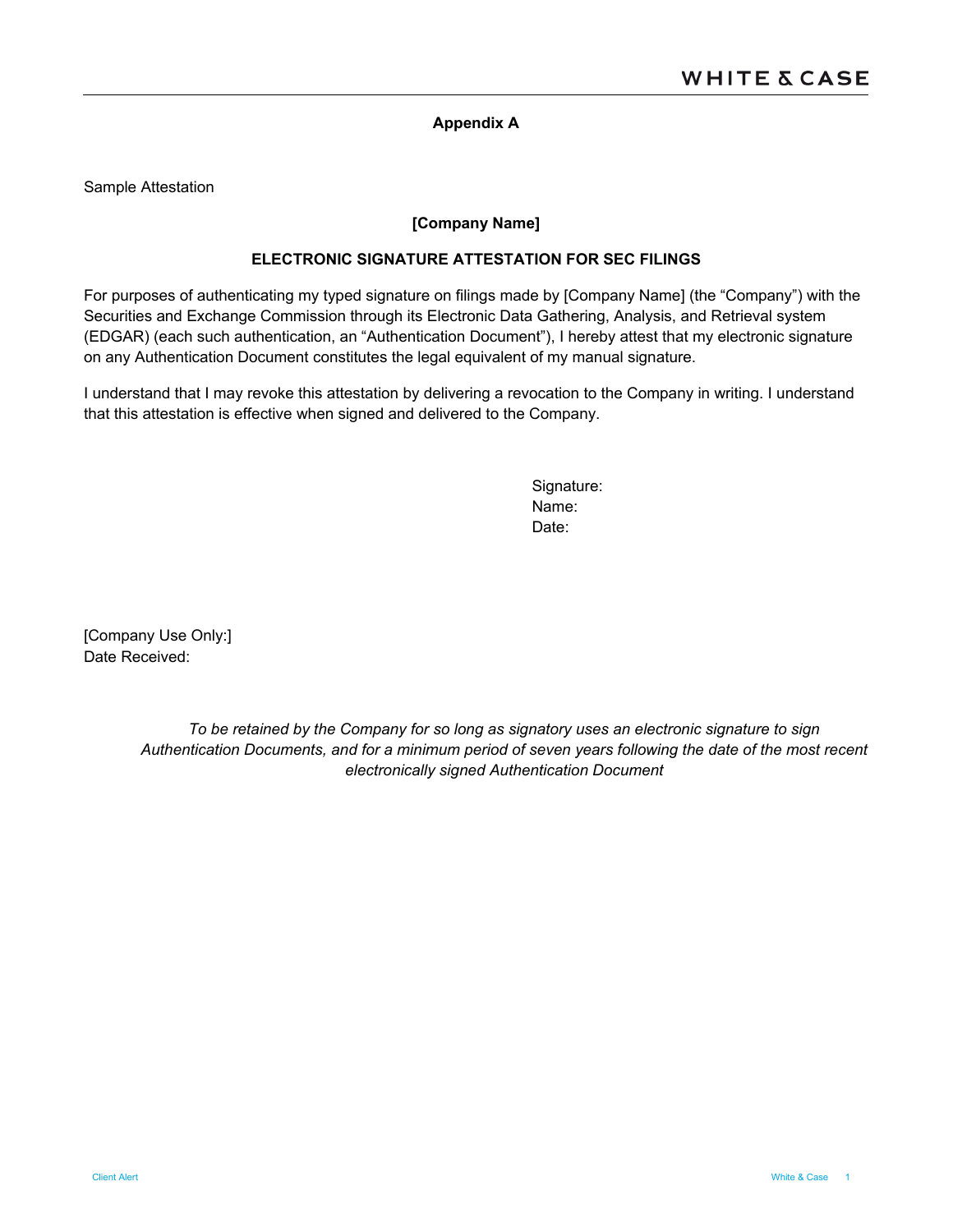# **Appendix B**

## **Sample Question: Director Self-Identified Diversity Characteristics**

Institutional investors and proxy advisers are increasingly expecting that director diversity characteristics be disclosed[, and The Nasdaq Stock Market LLC recently adopted rules requiring the disclosure of director diversity characteristics (subject to certain phase-in periods)].1 At the Company, diversity and inclusion are also part of our values. To that end, the Company may determine that it needs to disclose director diversity information for various purposes, including for stock exchange rules or investor expectations. Answering this question is optional, but participation helps us to understand the breadth of diverse backgrounds that our directors bring to the Company. **If you agree to inclusion of the information, please answer the following questions**. Please note that if you choose to provide this information, you consent to our possible public disclosure of the information in other public media, including on our website and our corporate responsibility report and in response to inquiries from surveys, analysts, shareholders or journalists.

. Please specify your gender:

- $(A)$  Male  $\Box$
- $(B)$  Female  $\Box$
- $(C)$  Non-Binary  $\Box$
- (D) Prefer Not to Answer  $\Box$
- i. Please specify your ethnicity or race (you may check one or more):
	- $(A)$  African American or Black  $\Box$
	- (B) Alaskan Native or Native American  $\Box$
	- $(C)$  Asian  $\Box$
	- $(D)$  Hispanic or Latinx  $\Box$
	- $(E)$  Native Hawaiian or Pacific Islander  $\Box$
	- $(F)$  White  $\Box$
	- $(G)$  Indian or Other South Asian  $\Box$
	- $(H)$  Middle Eastern or North African  $\Box$
	- (I) Two or More Races or Ethnicities  $\Box$
	- $(J)$  Prefer Not to Answer  $\Box$
- ii. Regardless of how you answered question (ii) above, are you a member of an underrepresented minority in the Company's home country (i.e., based on your national, racial, ethnic, indigenous, cultural, religious or linguistic identity within the context of such country)? If so, please specify:

 $\mathcal{L}_\text{max}$  and  $\mathcal{L}_\text{max}$  and  $\mathcal{L}_\text{max}$  and  $\mathcal{L}_\text{max}$  and  $\mathcal{L}_\text{max}$  and  $\mathcal{L}_\text{max}$ 

iii. Are there other diversity characteristics that you wish to identify not covered by questions (i) to (iii) above (e.g., religion, nationality, disability, sexual orientation, gender expression, military service or socio-economic or demographic characteristics)? If so, please specify:

l

<sup>&</sup>lt;sup>1</sup> This should be removed for an NYSE-listed company.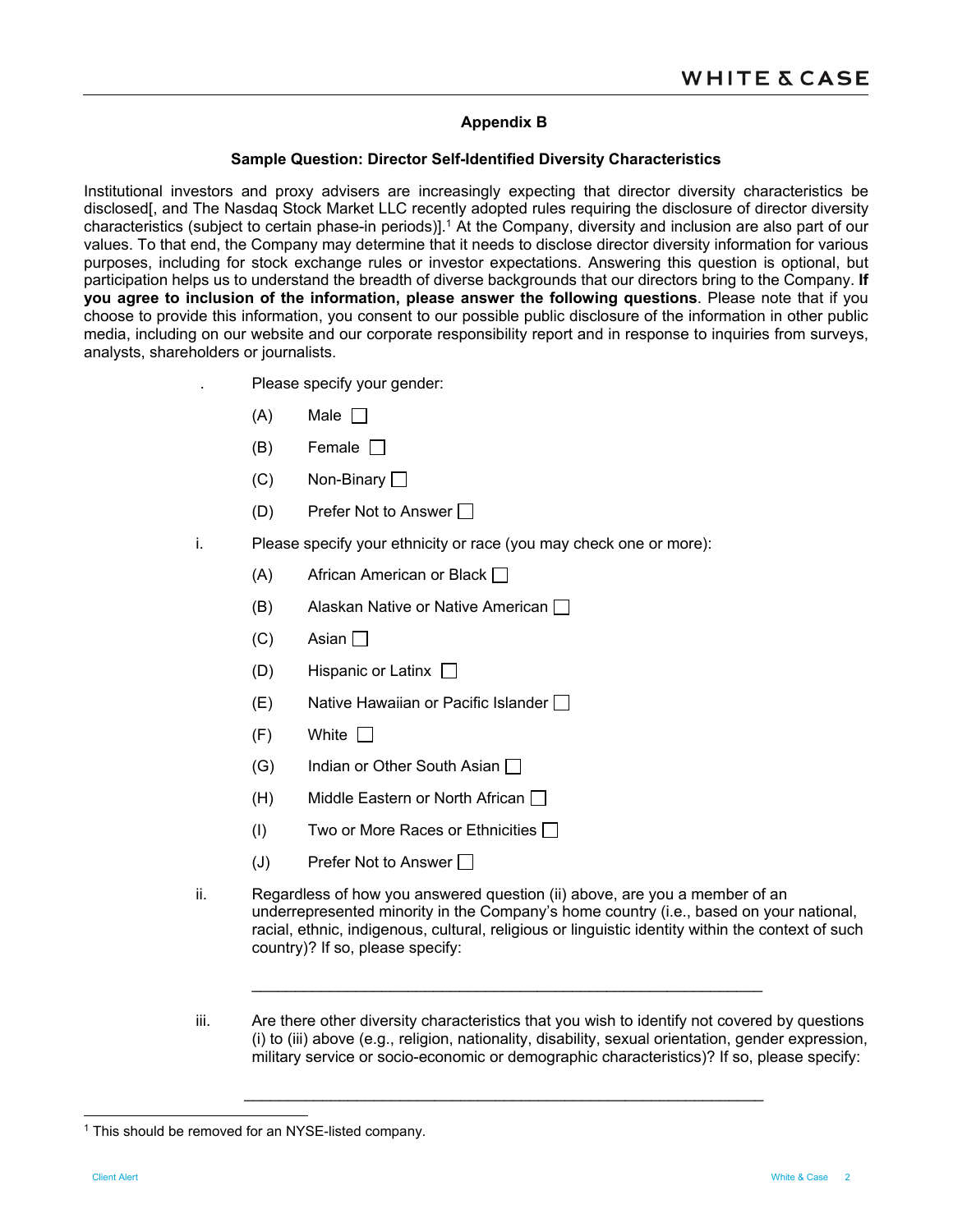# **Appendix C**

## **Board Diversity Policies**

## **Gender and Racial/Ethnic Diversity Policies of Proxy Advisory Firms:**

#### FPIs in US Tax Havens

For meetings on or after February 1, 2022, ISS updated its FPI policy for US tax havens in the Russell 3000 or S&P 1500 indices to require at least one female director (with a link to the ISS Americas Regional Proxy Voting Guidelines)

#### Israeli FPIs

 **ISS:** ISS does not have specific policies on gender and racial/ethnic diversity for Israeli companies. *See* here for its policies for Israeli companies.

#### **Glass Lewis:**

- o *Gender Diversity:* Glass Lewis defaults to US requirements, and as such, "beginning with shareholder meetings held after January 1, 2022, Glass Lewis will generally recommend voting against the nominating committee chair of a board that has fewer than two female directors, except for boards of six or fewer total directors."
- o *Racial/Ethnic Diversity*: Glass Lewis encourages ethnic/racial diversity, and specifically notes the relatively low percentage of Israeli Arabs serving on boards, but will not make a voting recommendation on it except in a contested election. Glass Lewis states that it "believes that the composition of a board should be representative of a company's workforce, the jurisdictions in which it principally conducts its business activities, and its other key stakeholders" and that Israeli FPIs "should consider including diversity of ethnicity and/or national origin as attributes in their composition profiles, whether defined targets for diversity of ethnicity and national origin should be set, and the manner and extent to which the ethnic and national backgrounds of directors and board nominees is publicly disclosed."
- See here for Glass Lewis's policies on Israeli companies.

#### FPIs in Other Countries

 $\Box$  ISS and Glass Lewis policies on board diversity are region and/or country specific. For the currently applicable policies, see ISS's current voting policies and Glass Lewis's current voting policies.

#### **Diversity Policies of Institutional Investors and Nasdaq:**

**BlackRock:** BlackRock maintains region/country-specific market guidelines. BlackRock notes that "[w]here an FPI is listed on multiple exchanges or incorporated in a country different other than the US, it will apply the most relevant market guidelines based on "governance standards of the company's primary listing, the market standards by which the company governs itself, and the market context of each specific proposal on the agenda." As a general matter, BlackRock also notes its "general view" that, subject to market-specific standards, it is looking for "all boards to be taking steps towards at least 30 percent of their members being women." BlackRock generally believes that boards should aspire to "meaningful diversity of membership, at least consistent with local regulatory requirements and best practices, while recognizing that building a strong, diverse board can take time" and that board diversity should be assessed "in the context of a company's domicile, business model and strategy" and "self-identified board demographic diversity can usefully be disclosed in aggregate, consistent with local law."2

Below are the market standards for specific countries.

l

<sup>2</sup> *See* BlackRock's Responsible Investment Global Engagement Principles.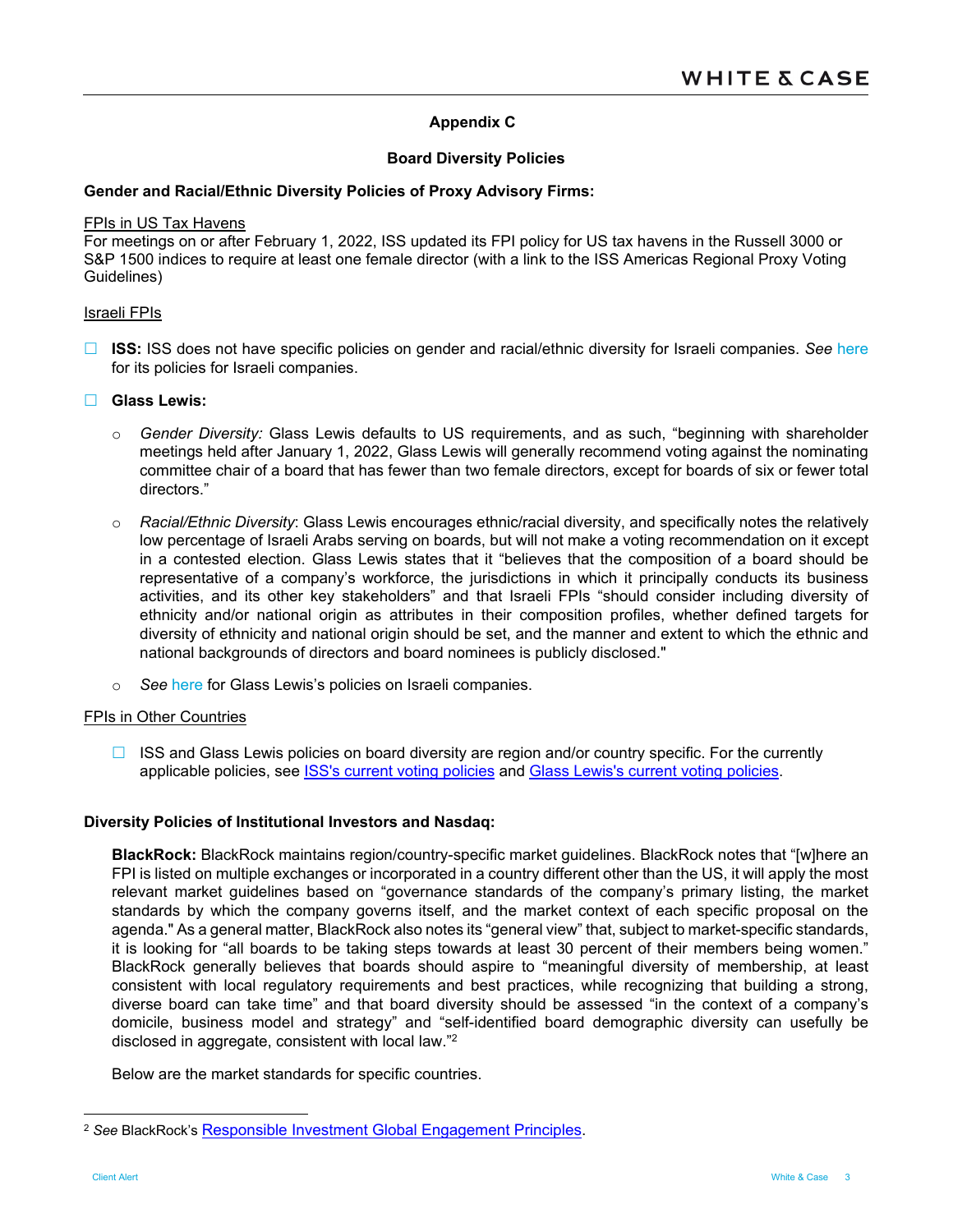- o *FPIs in Israel:* While BlackRock is looking for companies in this region to make progress towards having greater female representation at board level in line with its general guidelines, BlackRock is likely to take voting action if the board has failed to appoint at least two female directors.
- o *FPIs in Other Countries: See* BlackRock's region-specific voting guidelines here.
- **State Street:** Beginning in the 2022 proxy season, State Street will expect boards of companies in *all markets and indices* to have at least one female board member. In markets where it is implementing this policy for the first time, may waive the policy if a company engages with State Street and provides a specific, timebound plan for adding at least one woman to the board. Beginning in the 2023 proxy season, State Street will expect companies in the Russell 3000, TSX, FTSE 350, STOXX 600, and ASX 300 indices to have boards comprised of at least 30 percent women directors. State Street may waive the policy if a company engages with SSGA and provides a specific, time-bound plan for reaching 30 percent representation of women directors. If a company fails to meet any of these expectations outlined above, may vote against the Chair of the Nominating Committee or the board leader in the absence of a Nominating Committee, if necessary. Additionally, if a company fails to meet this expectation for three consecutive years, State Street may vote against all incumbent members of the Nominating Committee or those persons deemed responsible for the nomination process. *See* State Street's Guidance on Diversity Disclosures Practices
- **Nasdaq's Diversity Disclosure Rule:** Nasdaq's new listing rule requires most Nasdaq-listed companies<sup>3</sup> starting in 2023 to have, or explain why they do not have, at least one diverse director, and in 2025, to have, or explain why they do not have, at least two diverse directors. For FPIs, this includes one director who selfidentifies as female and one who self-identifies as one or more of the following: female; LGBTQ+; or an underrepresented individual based on national, racial, ethnic, indigenous, cultural, religious or linguistic identity in the country of the Company's principal executive offices. In addition, the new listing rules require all Nasdaqlisted companies to publicly disclose in their annual meeting proxy statements, starting in 2022, "consistent, transparent diversity statistics regarding their board of directors" using a standardized disclosure matrix template in their annual meeting proxy statements.<sup>4</sup> The matrix is not required in the annual report on Form 20-F, unless the company does not issue annual meeting proxy statements, in which case the matrix must be included in the annual report on Form 20-F.

Below are two alternatives for presenting the board diversity matrix. A company should not include additional categories within the matrix or include a different format other than one of these two alternatives. However, a company may supplement its disclosure by providing additional information related to its directors below the matrix (e.g., directors with disabilities, directors with veteran status, Middle Eastern directors<sup>5</sup>, etc.), in a narrative that accompanies the matrix or in a separate graphic.

<sup>3</sup> The following companies are exempt: special purpose acquisition companies, asset-backed issuers and other passive issuers, cooperatives, limited partnerships, management investment companies, issuers of non- voting preferred securities, debt securities and Derivative Securities (as defined in Rule 5615(a)(6)) that do not have equity securities listed on Nasdaq; and issuers of securities listed under the Nasdaq Rule 5700 Series.

<sup>4</sup> *See* Nasdaq listing rules 5605(f) and 5606, available here.

<sup>&</sup>lt;sup>5</sup> Certain companies may want to include additional ethnic or racial categories below or otherwise outside of the matrix to display this diversity to proxy advisers. In cases where it applies US, rather than regional, voting standards to FPIs, ISS considers racial and ethnic diversity to be broader than Nasdaq. For more information, see Appendix 1 of our alert, "ISS and Glass Lewis Issue 2022 Updates: Top Six Key Policy Changes and Take-Aways."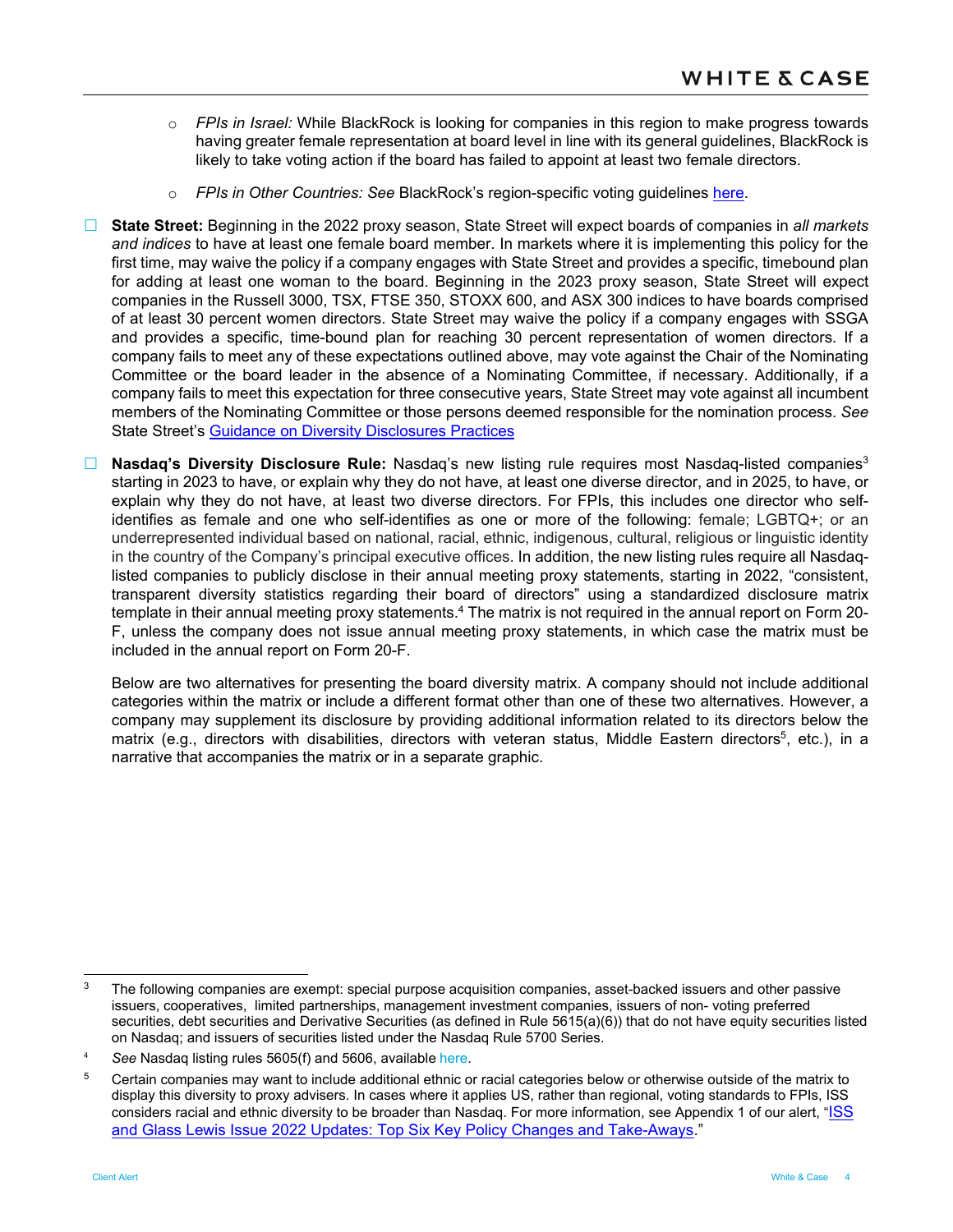## *Alternative 1*

# **Board Diversity Matrix (As of [DATE])**

| <b>Total Number of Directors</b> |  |
|----------------------------------|--|
|                                  |  |

|                                         | <b>Female</b> | <b>Male</b> | <b>Non-Binary</b> | <b>Did Not</b><br><b>Disclose</b><br><b>Gender</b> |
|-----------------------------------------|---------------|-------------|-------------------|----------------------------------------------------|
| <b>Part I: Gender Identity</b>          |               |             |                   |                                                    |
| <b>Directors</b>                        | #             | #           | #                 | #                                                  |
| Part II: Demographic Background         |               |             |                   |                                                    |
| African American or Black               | #             | #           | #                 | #                                                  |
| Alaskan Native or Native American       | #             | #           | #                 | #                                                  |
| Asian                                   | #             | #           | #                 | #                                                  |
| <b>Hispanic or Latinx</b>               | #             | #           | #                 | #                                                  |
| Native Hawaiian or Pacific Islander     | #             | #           | #                 | #                                                  |
| White                                   | #             | #           | #                 | #                                                  |
| Two or More Races or Ethnicities        | #             | #           | #                 | #                                                  |
| LGBTQ+                                  |               | #           |                   |                                                    |
| Did Not Disclose Demographic Background |               | #           |                   |                                                    |

## *Alternative 2*

# **Board Diversity Matrix (As of [DATE])**

| <b>Country of Principal Executive Offices</b><br><b>Foreign Private Issuer</b> | <b>[Insert Country Name]</b><br>Yes/No |             |                   |                                      |  |
|--------------------------------------------------------------------------------|----------------------------------------|-------------|-------------------|--------------------------------------|--|
| <b>Disclosure Prohibited under Home</b><br><b>Country Law</b>                  | Yes/No                                 |             |                   |                                      |  |
| <b>Total Number of Directors</b>                                               | #                                      |             |                   |                                      |  |
|                                                                                | <b>Female</b>                          | <b>Male</b> | <b>Non-Binary</b> | Did Not<br><b>Disclose</b><br>Gender |  |
| <b>Part I: Gender Identity</b>                                                 |                                        |             |                   |                                      |  |
| <b>Directors</b>                                                               | #                                      | #           | #                 | #                                    |  |
| Part II: Demographic Background                                                |                                        |             |                   |                                      |  |
| Underrepresented Individual in Home<br>Country Jurisdiction                    |                                        |             | #                 |                                      |  |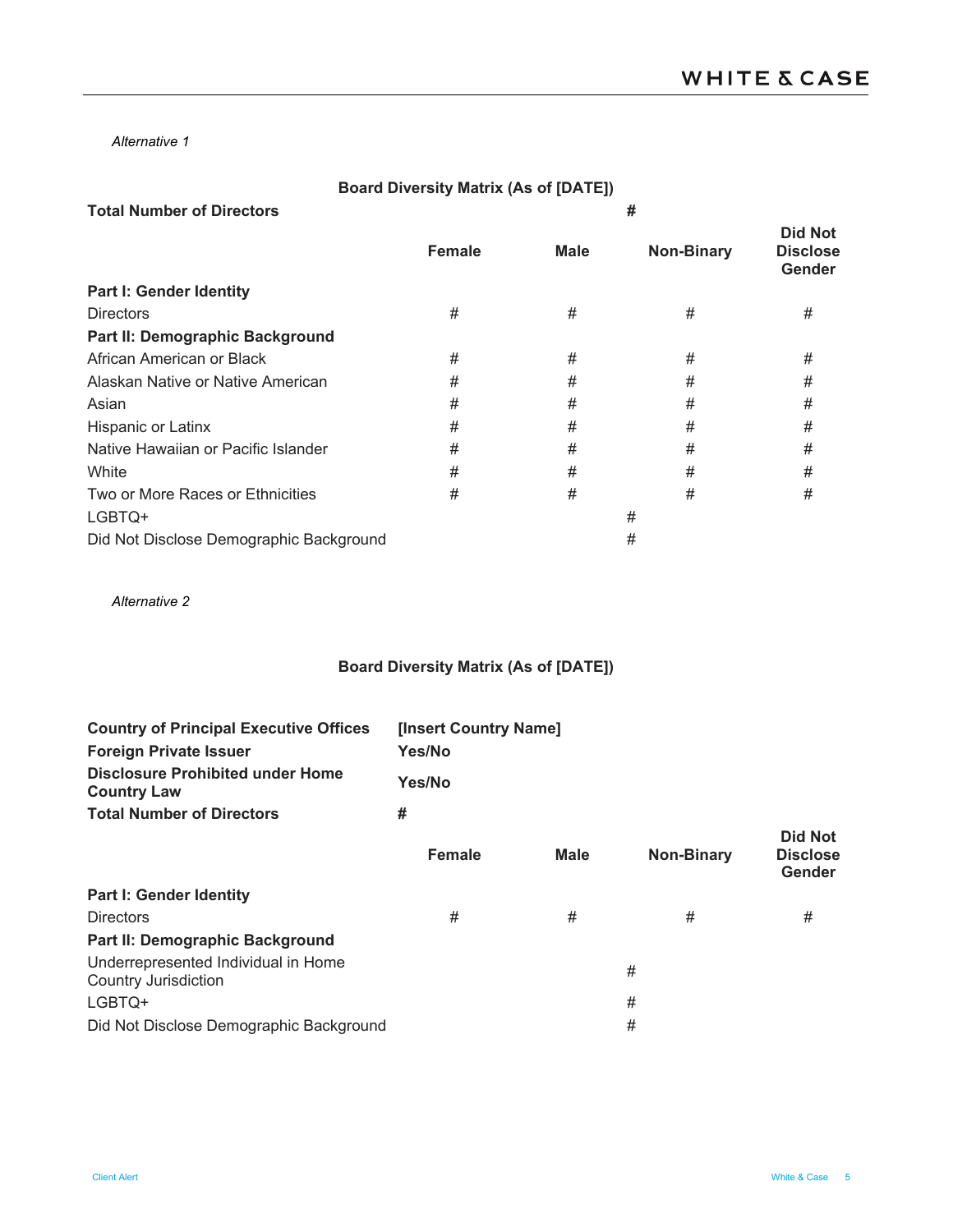# **Appendix D**

## **Director Overboarding Policies**

While most stakeholders support limits on the number of outside directorships a director can hold, the overboarding policies of proxy advisory firms and institutional investors are generally country or region-specific and therefore companies are advised to carefully consider the specific policies of the relevant firms when considering whether their directors may be considered "overboarded." *See* the country-specific policies of ISS and Glass Lewis. In addition, the general policies of major institutional investors are discussed below:

- *BlackRock: "*As the role of director is increasingly demanding, directors must be able to commit an appropriate amount of time to board and committee matters. Given the nature of the role, it is important a director has flexibility for unforeseen events, and therefore only takes on the maximum number of nonexecutive mandates that provides this flexibility. BlackRock is especially concerned that where a full-time executive has a non-executive director role or roles at unrelated companies, there may be a risk that the ability to contribute in either role could be compromised in the event of unforeseen circumstances. Companies should disclose board and committees' attendance to enable shareholders to monitor directors' availability. However, in BlackRock's experience, the test of an over-committed director is not just their attendance record but also includes an assessment of a director's ability to provide appropriate time to meet all responsibilities when one of the companies starts facing exceptional circumstances.
- *State Street***:** "In 2020, our team implemented a proactive screen leveraging our R-Factor™ corporate governance score to identify portfolio companies in our key markets that exhibit a low level of compliance with their country-specific governance codes. In 2021, 60 percent of the S&P 500 governance laggards we identified have boards with directors who hold excessive external commitments per our current voting criteria."
- **Vanguard: "**The role of public company directors is complex and time-consuming, and we believe that directors should maintain sufficient capacity to effectively carry out their responsibilities to shareholders. For this reason, directors should appropriately limit their board and other commitments to ensure that they are accessible and responsive to both routine and unexpected board matters (including their attending board and relevant committee meetings). Any exceptions to their participation/attendance should be appropriately disclosed."

## Israel-specific Policies

- *ISS: No Israel-specific policy on overboarding*.
- *Glass Lewis:* Generally recommend against a director who serves as an executive officer of any public company while serving on **more than two** public company boards and any other director who serves on **more than five** public company boards. However, Glass Lewis also takes the following into consideration:
	- $\circ$  For companies that are not listed in the US, counts chairships as double given the increased time commitment.
	- $\circ$  When determining whether a director's service on an excessive number of boards may limit the ability of the director to devote sufficient time to board duties, may consider relevant factors, such as the size and location of the other companies where the director serves on the board, and the director's attendance record at all companies.
	- $\circ$  May not recommend that shareholders vote against overcommitted directors at the companies where they serve an executive function.
	- $\circ$  Will generally refrain from recommending against a director who serves on an excessive number of boards within a consolidated group of companies or a director that represents a firm whose sole purpose is to manage a portfolio of investments which include the company.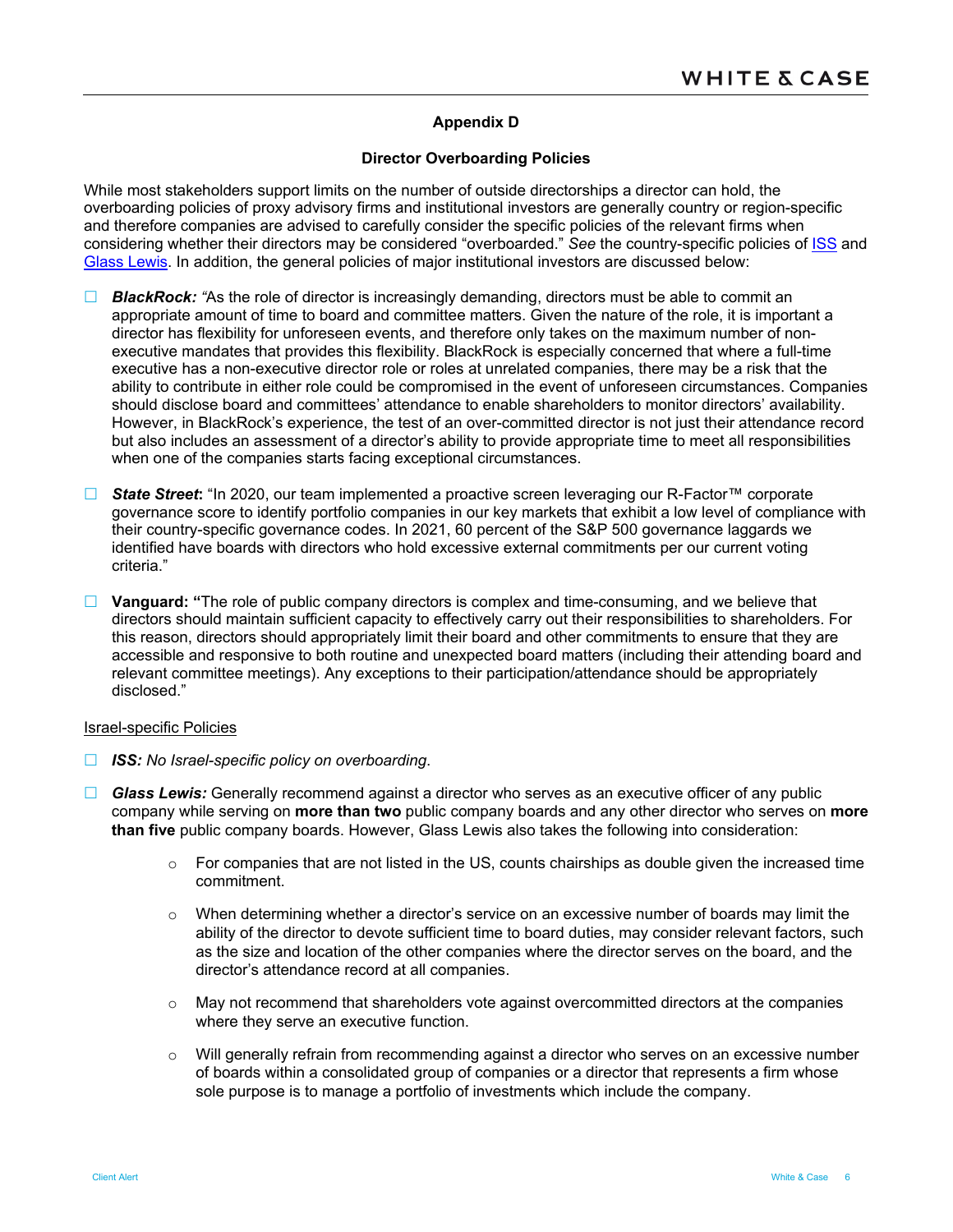o May refrain from recommending against the director if the company provides a sufficiently compelling explanation regarding his or her significant position on the board, specialized knowledge of the company's industry, strategic role (such as adding expertise in regional markets or other countries), etc.<sup>6</sup>

 $6\phantom{a}$ See **Voting Guidelines: Israel.**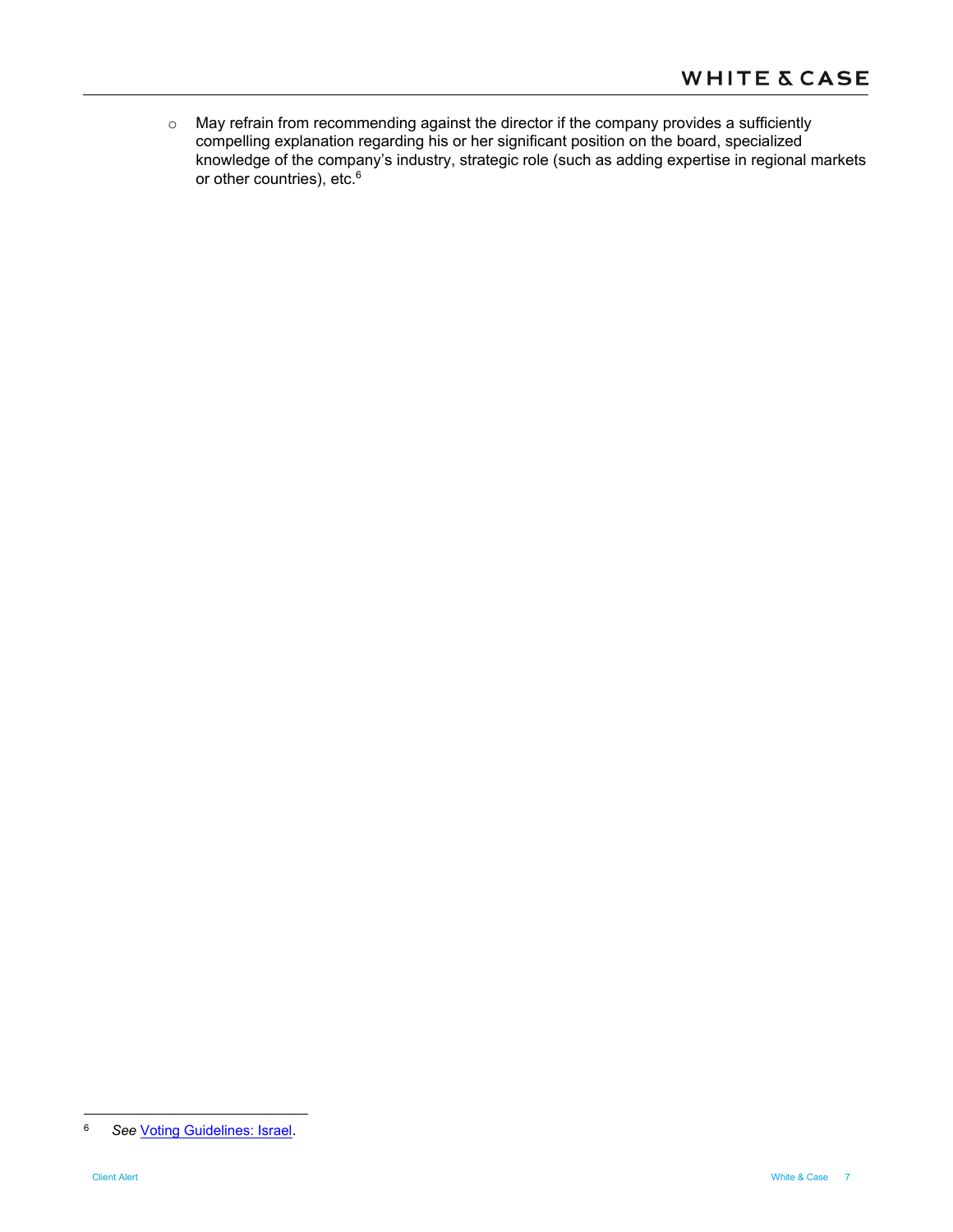# **Appendix E**

Item 3. Key Information

The purpose of this standard is to summarize key information about the company's financial condition, capitalization and risk factors. If the financial statements included in the document are restated to reflect material changes in the company's group structure or accounting policies, the selected financial data also must be restated. See Item 8.

# A. **Selected financial data.** [Reserved]

- 1. The company shall provide selected historical financial data regarding the company, which shall be presented for the five most recent financial years (or such shorter period that the company has been in operation), in the same currency as the financial statements. Selected financial data for either or both of the earliest two years of the five-year period may be omitted, however, if the company represents to the host country regulator that such information cannot be provided, or cannot be provided on a restated basis, without unreasonable eff ort or expense. If interim period financial statements are included, the selected financial data should be updated for that interim period, which may be unaudited, provided that fact is stated. If selected financial data for interim periods is provided, comparative data from the same period in the prior financial year shall also be provided, except that the requirement for comparative balance sheet data is satisfied by presenting the year end balance sheet information.
- 2. The selected financial data presented shall include items generally corresponding to the following, except that the specific line items presented should be expressed in the same manner as the corresponding line items in the company's financial statements. Such data shall include, at a minimum, net sales or operating revenues; income (loss) from operations; income (loss) from continuing operations; net income (loss); net income (loss) from operations per share; income (loss) from continuing operations per share; total assets; net assets; capital stock (excluding long term debt and redeemable preferred stock); number of shares as adjusted to reflect changes in capital; dividends declared per share in both the currency of the financial statements and the host country currency, including the formula used for any adjustments to dividends declared; and diluted net income per share. Per share amounts must be determined in accordance with the body of accounting principles used in preparing the financial statements.

# Item 5. Operating and Financial Review and Prospects

The purpose of this standard is to provide management's explanation of factors that have materially affected the company's financial condition and results of operations for the historical periods covered by the financial statements, and management's assessment of factors and trends which are anticipated to have a material effect on the company's financial condition and results of operations in future periods.

A discussion and analysis that meets these requirements is expected to better allow investors to view the registrant from management's perspective. Discuss the company's financial condition, changes in financial condition and results of operations for each year and interim period for which financial statements are required<del>, including the causes of</del>. The discussion must include a quantitative and qualitative description of the reasons underlying material changes from year to year in financial statement line items, including where material changes within a line item offset one another, to the extent necessary for an understanding of the company's business as a whole. Information provided also shall must relate to all separate segments of the companyand/or other subdivisions (e.g., geographic areas, product lines) of the company. The discussion must include other statistical data that the company believes will enhance a reader's understanding of the company's financial condition, cash flows and other changes in financial condition, and results of operations. The discussion and analysis must also focus specifically on material events and uncertainties known to management that would cause reported financial information not to be necessarily indicative of future operating results or of future financial condition. Provide the information specified below as well as such other information that is necessary for an investor's understanding of the company's financial condition, changes in financial condition and results of operations.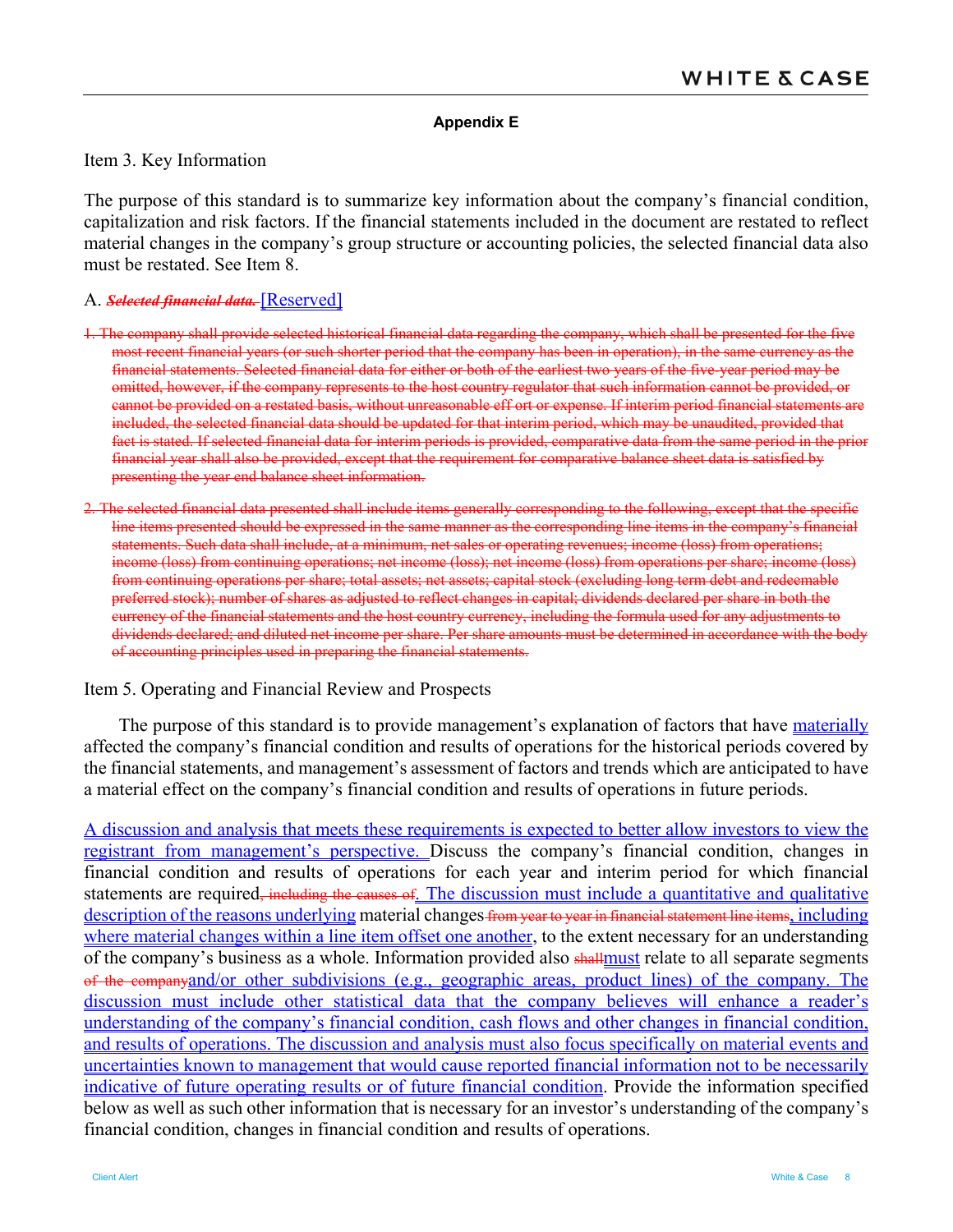A. Operating results. Provide information regarding significant factors, including unusual or infrequent events or new developments, materially affecting the company's income from operations, indicating the extent to which income was so affected. Describe any other significant component of revenue or expenses necessary to understand the company's results of operations.

1. To1. If the extent that the financial statements disclosestatement of comprehensive income presents material changes from period to period in net sales or revenues, provide a narrative discussion of the revenue, if applicable, describe the extent to which such changes are attributable to changes in prices or to changes in the volume or amount of products or services being sold or to the introduction of new products or services.

2. Describe the impact of inflation, if material 2. If the currency in which financial statements are presented is of a country that has experienced hyperinflation, disclose the existence of such inflation, a five-year history of the annual rate of inflation and a discussion of the impact of hyperinflation on the company's business shall be disclosed.

3. Provide information regarding the impact of foreign currency fluctuations on the company, if material, and the extent to which foreign currency net investments are hedged by currency borrowings and other hedging instruments.

4. 4. Provide information regarding any governmental economic, fiscal, monetary or political policies or factors that have materially affected, or could materially affect, directly or indirectly, the company's operations or investments by host country shareholders.

B. Liquidity and capital resources. TheAnalyze the registrant's ability to generate and obtain adequate amounts of cash to meet its requirements and its plans for cash in the short-term (i.e., the next 12 months from the most recent fiscal period end required to be presented) and separately in the long-term (i.e., beyond the next 12 months). The discussion should analyze material cash requirements from known contractual and other obligations. Such disclosures must specify the type of obligation and the relevant time period for the related cash requirements. As part of this analysis, provide the following information shall be provided:

1. Information regarding the company's liquidity (both short and long term), including:

(a) a description of the internal and external sources of liquidity and a brief discussion of any material unused sources of liquidity. Include a statement by the company that, in its opinion, the working capital is sufficient for the company's present requirements, or, if not, how it proposes to provide the additional working capital needed.

(b) an evaluation of the sources and amounts of the company's cash flows, including the nature and extent of any legal or economic restrictions on the ability of subsidiaries to transfer funds to the company in the form of cash dividends, loans or advances and the impact such restrictions have had or are expected reasonably likely to have on the ability of the company to meet its cash obligations.

(c) information on the level of borrowings at the end of the period under review, the seasonality of borrowing requirements and the maturity profile of borrowings and committed borrowing facilities, with a description of any restrictions on their use. 1. 2. Information regarding the type of financial instruments used, the maturity profile of debt, currency and interest rate structure. The discussion also should must include funding and treasury policies and objectives in terms of the manner in which treasury activities are controlled, the currencies in which cash and cash equivalents are held, the extent to which borrowings are at fixed rates, and the use of financial instruments for hedging purposes.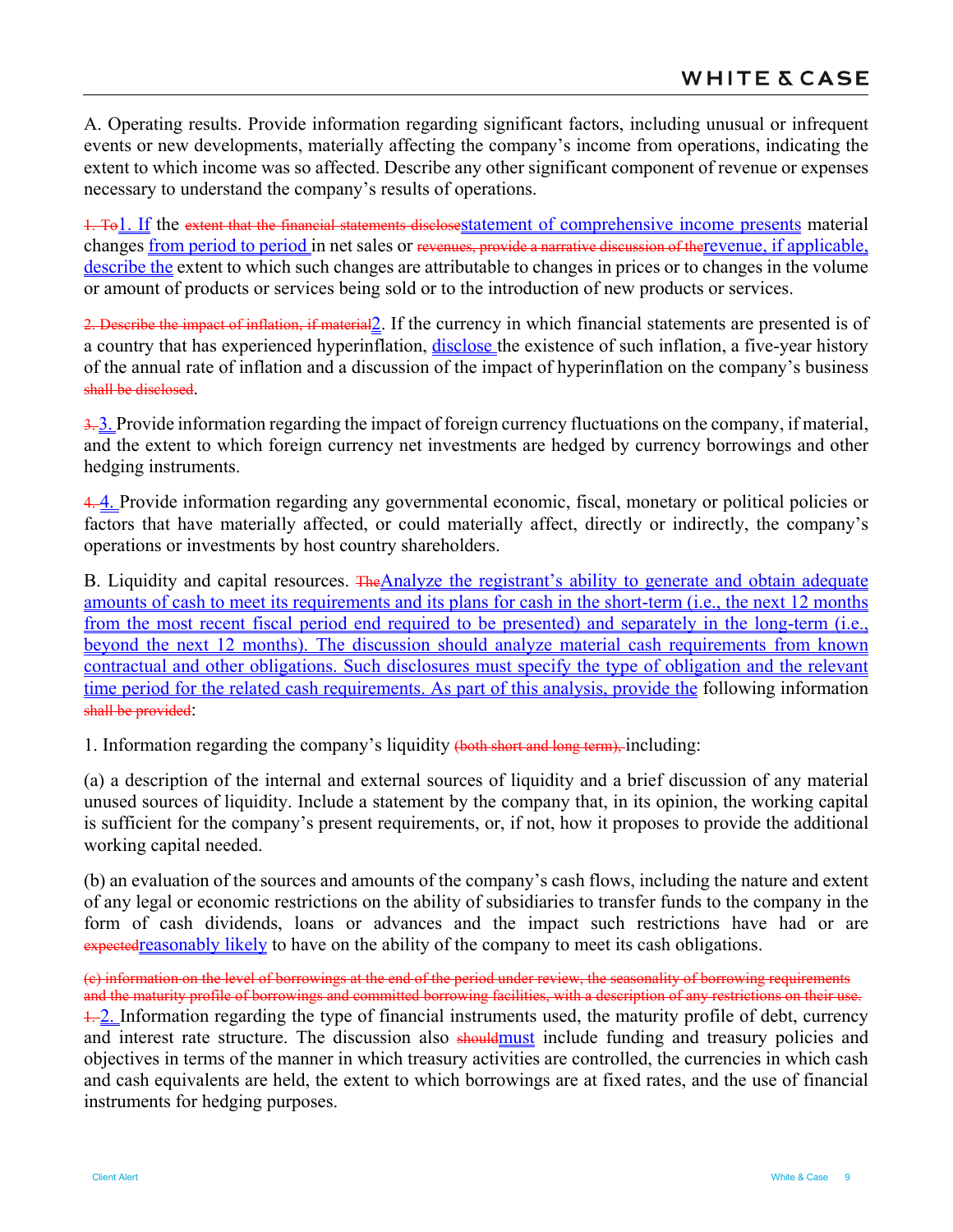2. 3. Information regarding the company's material cash requirements, including commitments for capital expenditures, as of the end of the latest financial year and any subsequent interim period and an indication of the general purpose of such commitments requirements and the anticipated sources of funds needed to fulfillsatisfy such commitmentsrequirements.

C. Research and development, patents and licenses, etc. Provide a description of the company's research and development policies for the last three years.

D. Trend information. The company should must identify the most significant material recent trends in production, sales and inventory, the state of the order book and costs and selling prices since the latest financial year. The company also should must discuss, for at least the current financial year, any known trends, uncertainties, demands, commitments or events that are reasonably likely to have a material effect on the company's net sales or revenues, income from continuing operations, profitability, liquidity or capital resources, or that would cause reported financial information not necessarily to be indicative of future operating results or financial condition.

## **E. Off-balance sheet arrangements.**

1. In a separately-captioned section, discuss the company's off-balance sheet arrangements that have or are reasonably likely to have a current or future effect on the company's financial condition, changes in financial condition, revenues or expenses, results of operations, liquidity, capital expenditures or capital resources that is material to investors. The disclosure shall include the items specified in Items 5.E.1(a), (b), (c) and (d) of this Item to the extent necessary to an understanding of such arrangements and effect, and shall also include such other information that the company believes is necessary for such an understanding.

(a) The nature and business purpose to the company of such off-balance sheet arrangements;

(b) The importance to the company of such off-balance sheet arrangements in respect of its liquidity, capital resources, market risk support, credit risk support or other benefits;

(c) The amounts of revenues, expenses and cash flows of the company arising from such arrangements; the nature and amounts of any interests retained, securities issued and other indebtedness incurred by the company in connection with such arrangements; and the nature and amounts of any other obligations or liabilities (including contingent obligations or liabilities) of the company arising from such arrangements that are or are reasonably likely to become material and the triggering events or circumstances that could cause them to arise; and

(d) Any known event, demand, commitment, trend or uncertainty that will result in or is reasonably likely to result in the termination, or material reduction in availability to the company, of its off-balance sheet arrangements that provide material benefits to it, and the course of action that the company has taken or proposes to take in response to any such circumstance E. Critical Accounting Estimates. A registrant that does not apply in its primary financial statements IFRS as issued by the IASB must discuss information about its critical accounting estimates. This disclosure should supplement, not duplicate, the description of accounting policies in the notes to the financial statements.

2. As used in this Item 5.E., the term off balance sheet arrangement means any transaction, agreement or other contractual arrangement to which an entity unconsolidated with the company is a party, under which the company has:

(a) Any obligation under a guarantee contract that has any of the characteristics identified in FASB ASC paragraph 460-10- 15-4 (Guarantees Topic), as may be modified or supplemented, excluding the types of guarantee contracts described in FASB ASC paragraphs 460-10-15-7, 460-10-25-1, and 460-10-30-1;

(b) A retained or contingent interest in assets transferred to an unconsolidated entity or similar arrangement that serves as credit, liquidity or market risk support to such entity for such assets;

(c) Any obligation under a derivative instrument that is both indexed to the company's own stock and classified in stockholders' equity, or not reflected, in the company's statement of financial position; or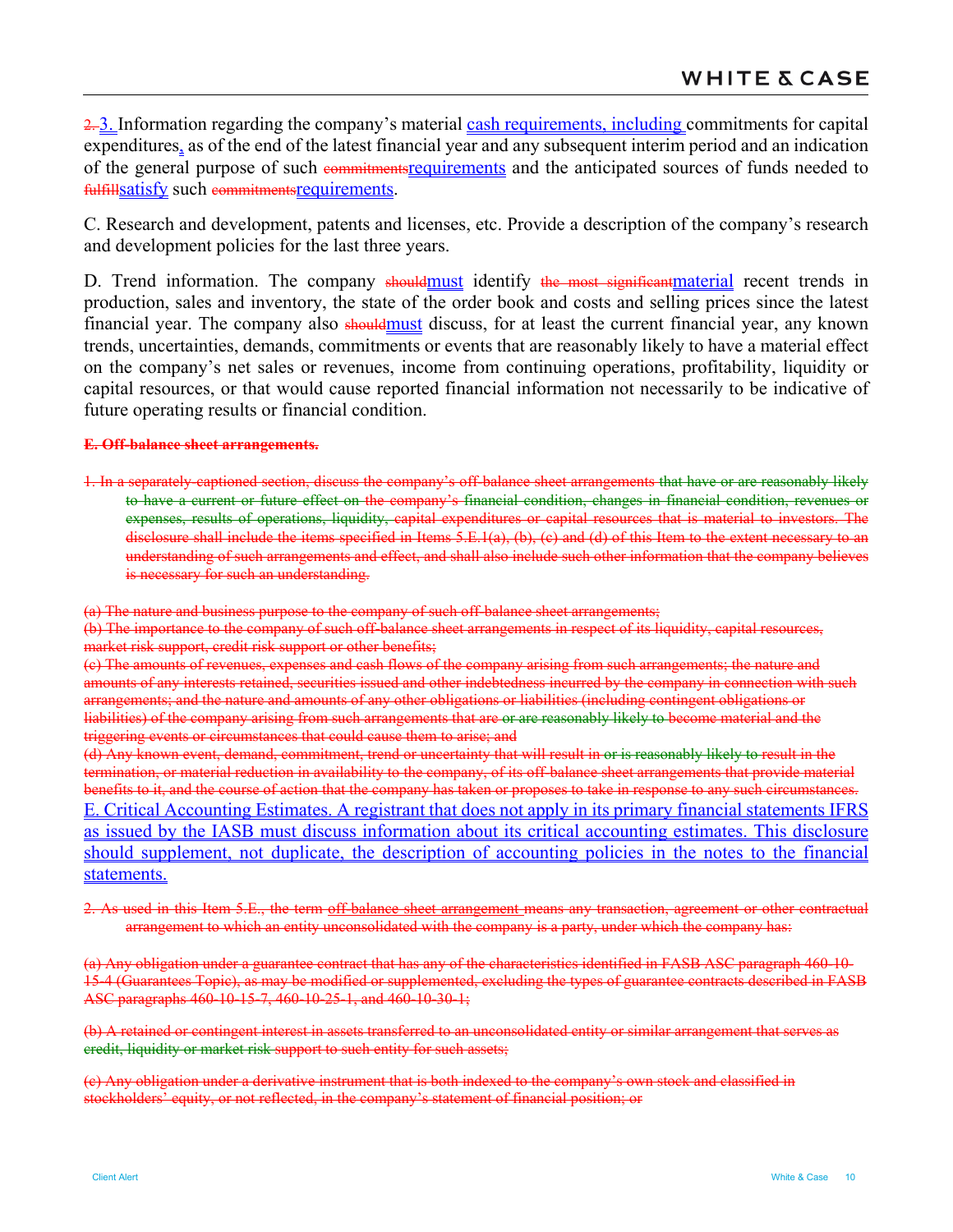(d) Any obligation, including a contingent obligation, arising out of a variable interest (as defi ned in the FASB ASC Master Glossary), as may be modified or supplemented) in an unconsolidated entity that is held by, and material to, the company, where such entity provides financing, liquidity, market risk or credit risk support to, or engages in leasing, hedging or research and development services with, the company.

Critical accounting estimates. Critical accounting estimates are those estimates made in accordance with generally accepted accounting principles that involve a significant level of estimation uncertainty and have had or are reasonably likely to have a material impact on the financial condition or results of operations of the registrant. Provide qualitative and quantitative information necessary to understand the estimation uncertainty and the impact the critical accounting estimate has had or is reasonably likely to have on the registrant's financial condition or results of operations to the extent the information is material and reasonably available. This information should include why each critical accounting estimate is subject to uncertainty and, to the extent the information is material and reasonably available, how much each estimate and/or assumption has changed over a relevant period, and the sensitivity of the reported amounts to the material methods, assumptions and estimates underlying its calculation.

#### **F. Tabular disclosure of contractual obligations.**

1. In a tabular format, provide the information specified in this Item 5.F.1 as of the latest fiscal year end balance sheet date with respect to the company's known contractual obligations specified in the table that follows this Item 5.F.1. The company shall provide amounts, aggregated by type of contractual obligation. The company may disaggregate the specified categories of contractual obligations using other categories suitable to its business, but the presentation must include all of the obligations of the company that fall within the specified categories. A presentation covering at least the periods specified shall be included. The tabular presentation may be accompanied by footnotes to describe provisions that create, increase or accelerate obligations, or other pertinent data to the extent necessary for an understanding of the timing and amount of the company's specified contractual obligations.

Payments due by period

*less more than 1 1-3 3-5 than 5* 

#### *Contractual Obligations Total year years years years*

[Long-Term Debt Obligations] [Capital (Finance) Lease Obligations] [Operating Lease Obligations] [Purchase Obligations] [Other Long-Term Liabilities Reflected on the Company's Balance Sheet under the GAAP of the primary financial statements] -----------------------------------------Total

2. As used in this Item 5.F.1, the term purchase obligation means an agreement to purchase goods or services that is enforceable and legally binding on the company that specifies all significant terms, including: fixed or minimum quantities to be purchased; fixed, minimum or variable price provisions; and the approximate timing of the transaction.

#### **G. Safe harbor.**

1. The safe harbor provided in Section 27A of the Securities Act and Section 21E of the Exchange Act ("statutory safe harbors") shall apply to forward-looking information provided pursuant to Item 5.E and F, provided that the disclosure is made by: an issuer; a person acting on behalf of the issuer; an outside reviewer retained by the issuer making a statement on behalf of the issuer; or an underwriter, with respect to information provided by the issuer or information derived from information provided by the issuer.

2. For purposes of Item 5.G.1 of this Item only, all information required by Item 5.E.1 and 5.E.2 of this Item is deemed to be a "forward looking statement" as that term is defined in the statutory safe harbors, except for historical facts.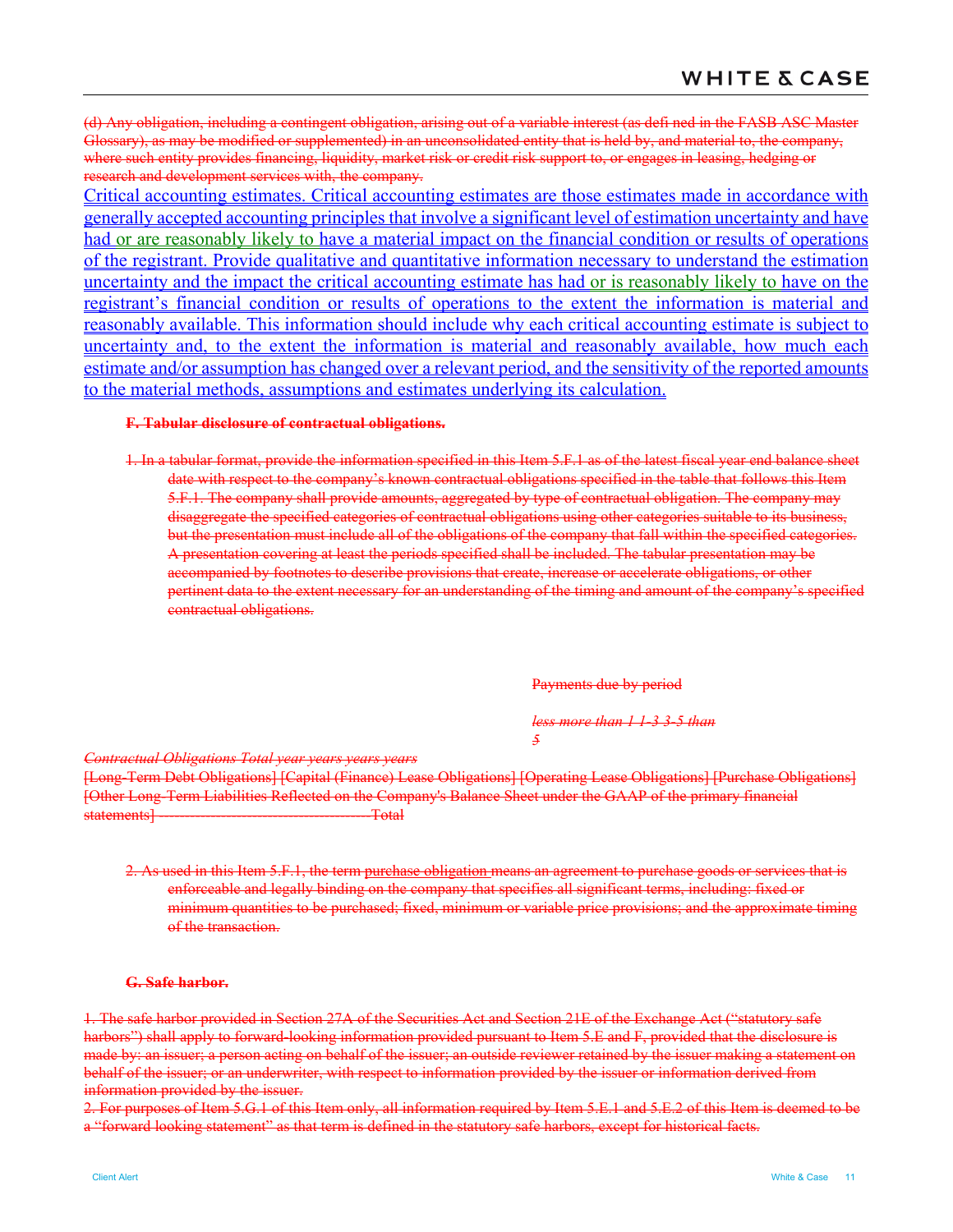3. With respect to Item 5.E, the meaningful cautionary statements element of the statutory safe harbors will be satisfied if a company satisfies all requirements of that same Item 5.E. Instructions to Item 5:

1. 1. Refer to the Commission's interpretive *release*releases (No. 33-6835) dated May 18, 1989, (No. 33- 8056) dated January 22, 2002, (No. 33-8350) dated December 19, 2003, (No. 33-9144) dated September 17, 2010, and (No. 33-10751) dated January 30, 2020 for guidance in preparing this discussion and analysis by management of the company's financial condition and results of operations.

2. 2. The discussion *should*must focus on the primary financial statements presented in the document. You should refer to the reconciliation to U.S. GAAP, if any, and discuss any aspects of the differences between foreign and U.S. GAAP, not otherwise discussed in the reconciliation, that you believe are necessary for an understanding of the financial statements as a whole.

3. We encourage you to supply forward-looking information, but that type of information is not required. Forward-looking information is covered expressly by the safe harbor provisions of Section 27A of the Securities Act and Section *27A*21E of the Exchange Act. Forward-looking information is different than presently known data which will have an impact on future operating results, such as known future increases in costs of labor or materials. You are required to disclose this latter type of data if it is material.

4. To the extent the primary financial statements reflect the use of exceptions permitted or required by IFRS 1, the issuer *shall*must:

a. Provide detailed information as to the exceptions used, including:

i. An indication of the items or class of items to which the exception was applied; and

ii. A description of what accounting principle was used and how it was applied;

b. Include, where material, qualitative disclosure of the impact on financial condition, changes in financial condition and results of operations that the treatment specified by IFRS would have had absent the election to rely on the exception.

5. An issuer filing financial statements that comply with IFRS as issued by the IASB *should*must, in providing information in response to paragraphs of this Item 5 that refer to pronouncements of the FASB, provide disclosure that satisfies the objective of the Item 5 disclosure requirements. In responding to this Item 5, an issuer need not repeat information contained in financial statements that comply with IFRS as issued by the IASB.

6. Generally, the discussion *shall*must cover the periods covered by the financial statements and the registrant may use any format that in the registrant's judgment enhances a reader's understanding. For registrants providing financial statements covering three years in a *fi ling*filing, a discussion of the earliest of the three years may be omitted if such discussion was already included in any other of the registrant's prior filings on *EGDAR*EDGAR that required disclosure in compliance with Item 5 of Form 20–F, provided that registrants electing not to include a discussion of the earliest year must include a statement that identifies the location in the prior *fi ling*filing where the omitted discussion may be found.

7. Discussion of commitments or obligations, including contingent obligations, arising from arrangements with unconsolidated entities or persons that have or are reasonably likely to have a material current or future effect on a registrant's financial condition, changes in financial condition, revenues or expenses, results of operations, liquidity, cash requirements or capital resources must be provided even when the arrangement results in no obligations being reported in the registrant's consolidated balance sheets. Such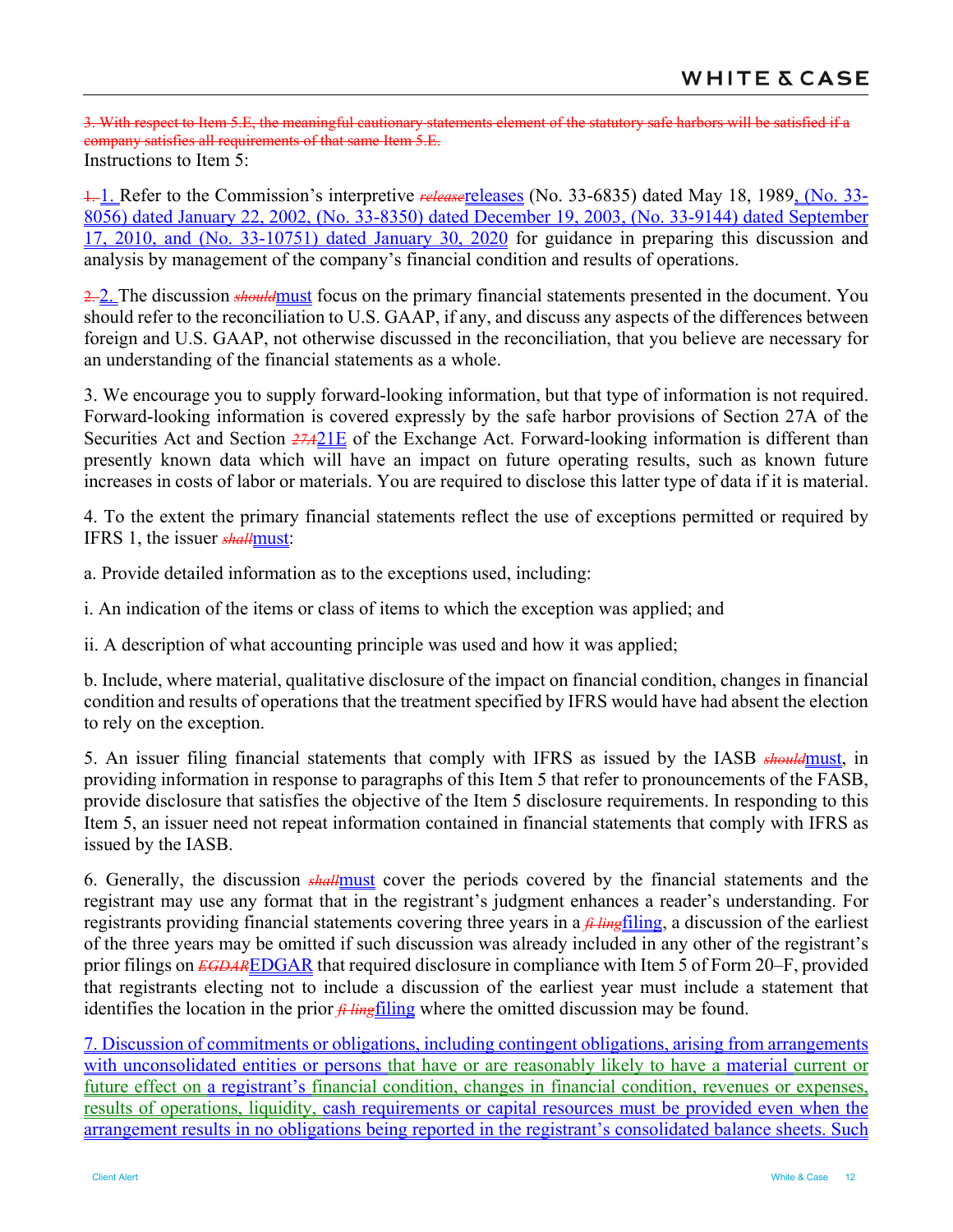off-balance sheet arrangements may include: guarantees; retained or contingent interests in assets transferred; contractual arrangements that support the credit, liquidity or market risk for transferred assets; obligations that arise or could arise from variable interests held in an unconsolidated entity; or obligations related to derivative instruments that are both indexed to and classified in a registrant's own equity, or not reflected in the statement of financial position.

8. For the Liquidity and Capital Resources disclosure, discussion of material cash requirements from known contractual obligations may include, for example, lease obligations, purchase obligations, or other liabilities reflected on the registrant's balance sheet. Except where it is otherwise clear from the discussion, the registrant must indicate those balance sheet conditions or income or cash flow items which the registrant believes may be indicators of its liquidity condition.

9. Provide the analysis in a format that facilitates easy understanding and that supplements, and does not duplicate, disclosure already provided in the filing.

Instruction to Item 5.A:

1. You must provide the information required by Item 5.A.2 with respect to hyperinflation if hyperinflation has occurred in any of the periods for which you are required to provide audited financial statements or unaudited interim financial statements in the document. See Rule  $3-20(c)$  of Regulation S-X for a discussion of cumulative inflation rates that trigger this requirement.

```
* * * * *
```
Item 8. Financial Information

## \* \* \* \* \*

Instructions to Item **5**8.**E**A.2:

1. No obligation to make disclosure under Item 5.E shall arise in respect of an off-balance sheet arrangement until a definitive agreement that is unconditionally binding or subject only to customary closing conditions exists or, if there is no such agreement, when settlement of the transaction occurs.

2. Companies should aggregate off-balance sheet arrangements in groups or categories that provide material information in an efficient and understandable manner and should avoid repetition and disclosure of immaterial information. Effects that are common or similar with respect to a number of off-balance sheet arrangements must be analyzed in the aggregate to the extent the aggregation increases understanding. Distinctions in arrangements and their effects must be discussed to the extent the information is material, but the discussion should avoid repetition and disclosure of immaterial information. 3. For purposes of paragraph Item 5.E only, contingent liabilities arising out of litigation, arbitration or regulatory actions are not considered to be off-balance sheet arrangements.

4. Generally, the disclosure required by Item 5.E shall cover the most recent fiscal year. However, the discussion should address changes from the previous year where such discussion is necessary to an understanding of the disclosure. 5. In satisfying the requirements of Item 5.E, the discussion of off-balance sheet arrangements need not repeat information provided in the footnotes to the financial statements, provided that such discussion clearly cross-references to specific information in the relevant footnotes and integrates the substance of the footnotes into such discussion in a manner designed to inform readers of the significance of the information that is not included within the body of such discussion. \* \* \* \* \*

In initial registration statements, if the financial statements presented pursuant to Item 8.A.2 are prepared in accordance with U.S. generally accepted accounting principles, the earliest of the three years may be omitted if that information has not previously been included in a filing made under the Securities Act of 1933 or the Securities Exchange Act of 1934.

\* \* \* \* \*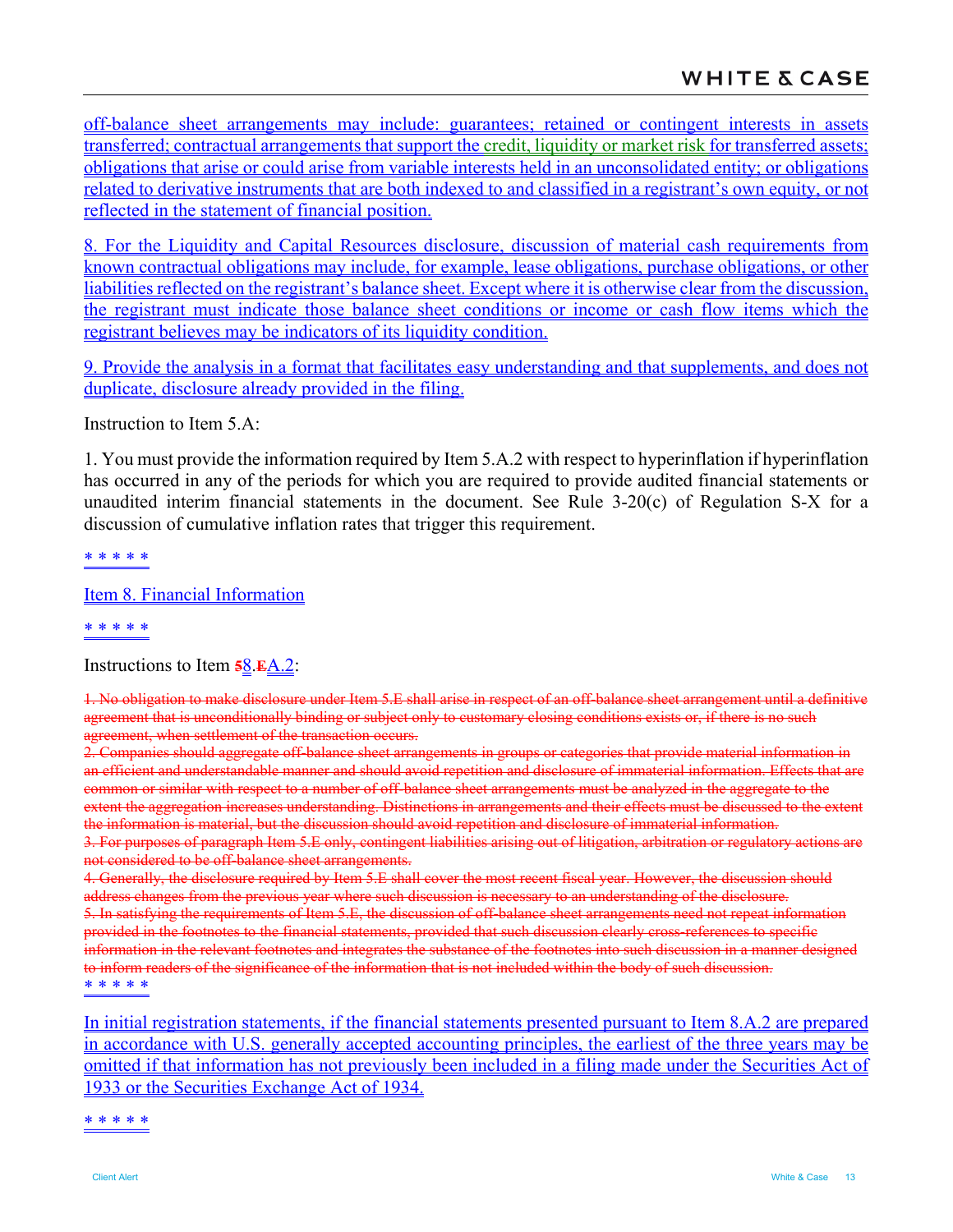**Instructions to** Item **5**11.**F:** Quantitative and Qualitative Disclosures About Market Risk

## \* \* \* \* \*

(e) Smaller reporting companies. Smaller reporting companies, as defined in § 230.405 of this chapter and § 240.12b-2 of this chapter, need not provide the information required by this Item 11, whether or not they file on forms specially designated as smaller reporting company [or small business issuer] forms.

1. The company is not required to include the table required by Item 5.F.1 for interim periods. Instead, the company should disclose material changes outside the ordinary course of the company's business in the specified contractual obligations during the interim period.

2. Except for "purchase obligations," the contractual obligations in the table required by Item 5.F.1 should be based on the classifications used in the generally accepted accounting principles under which the company prepares its primary financial statements. If the generally accepted accounting principles under which the company prepares its primary financial statements do not distinguish between capital (finance) leases and operating leases, then present all leases under one category.